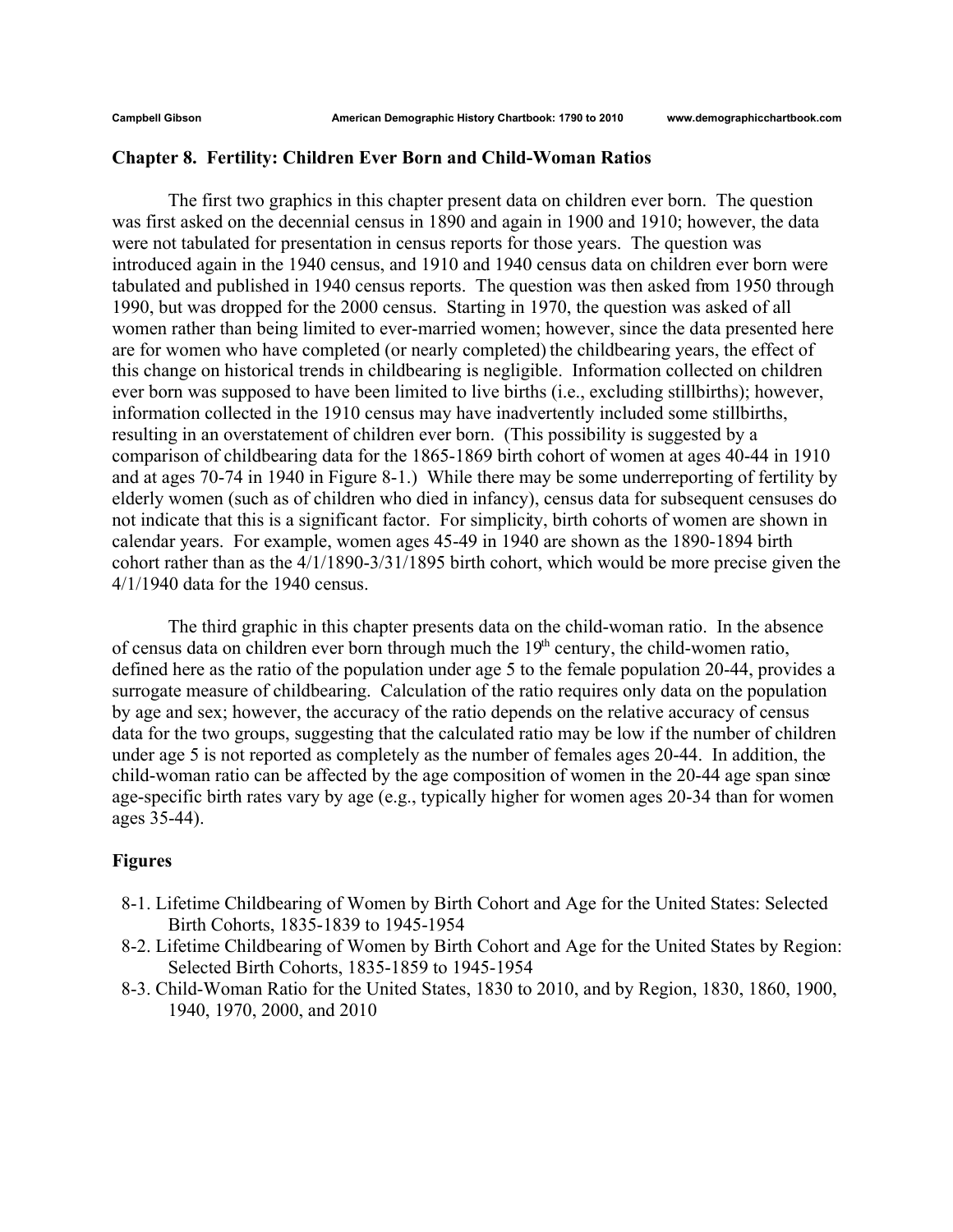#### Figure 8-1.

## **Lifetime Childbearing of Women by Birth Cohort and Age for the United States: Selected Birth Cohorts, 1835–1839 to 1945–1954** (See text)



Copyright © 2010 by Campbell Gibson. Graphics may be copied for personal use or for educational purposes, but may not be sold. May 19, 2010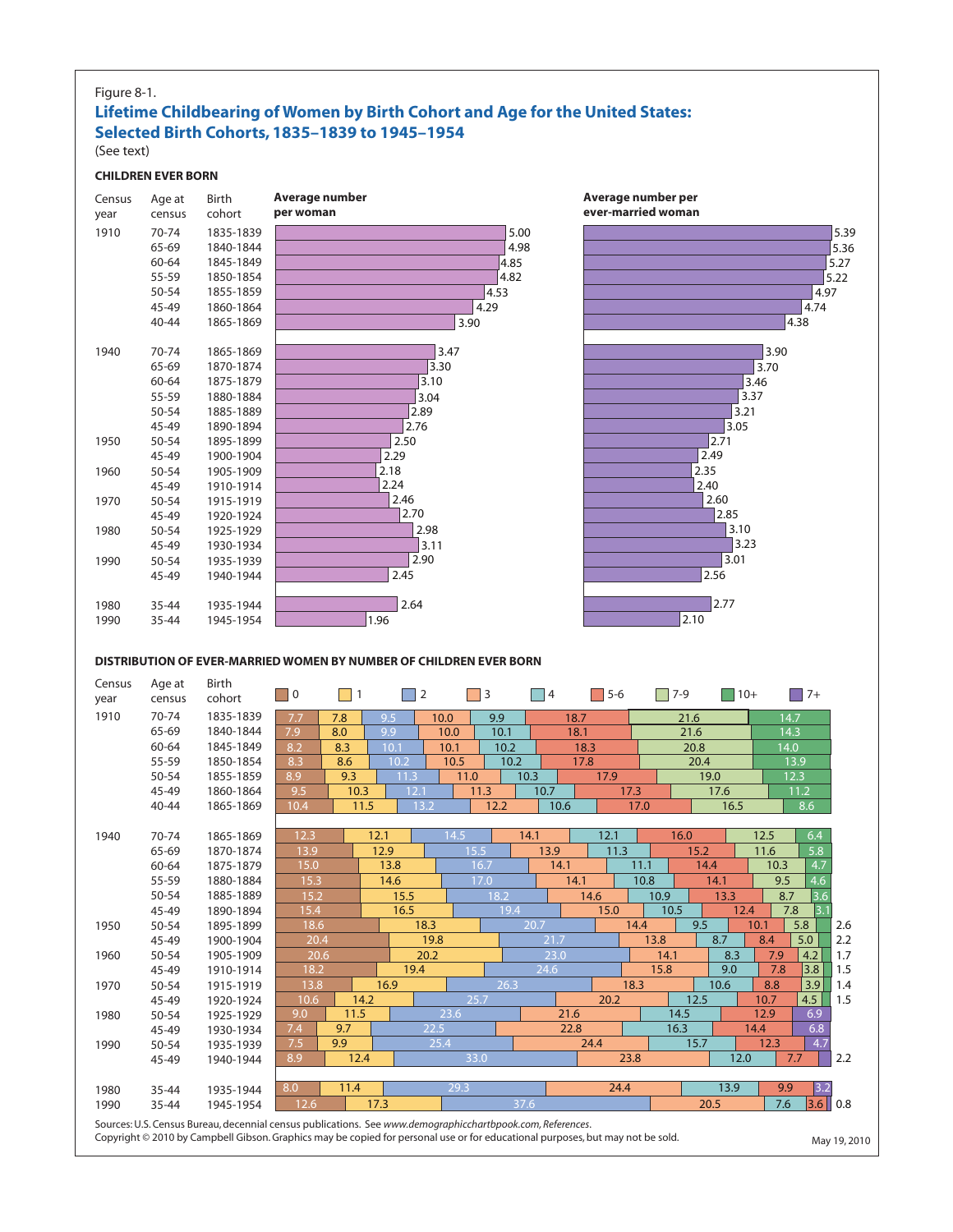#### Figure 8-2.

# **Lifetime Childbearing of Women by Birth Cohort and Age for the United States by Region: Selected Birth Cohorts, 1835–1859 to 1945–1954**

(See text)

#### **CHILDREN EVER BORN**



Copyright © 2010 by Campbell Gibson. Graphics may be copied for personal use or for educational purposes, but may not be sold. May 19, 2010